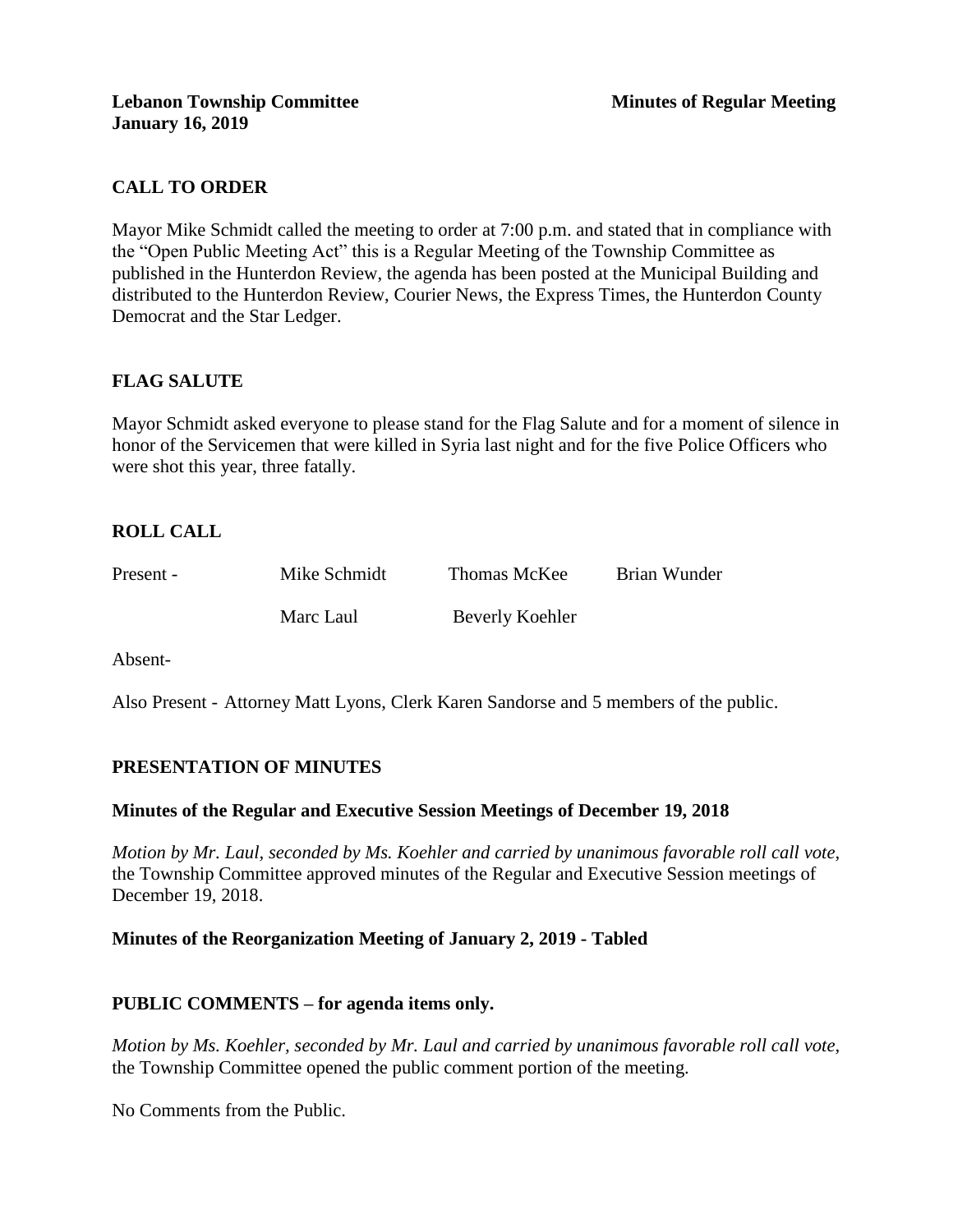LTCM 01/16/2019 Page **2** of **7**

*Motion by Ms. Koehler, seconded by Mr. Laul and carried by unanimous favorable roll call*  vote*,* the Township Committee closed the public comment portion of the meeting.

## **OLD BUSINESS**

### **Animal Control Officer**

Tabled to Executive Session; action will likely be taken when the public meeting reconvenes.

### **Museum Curator Position**

Tabled to Executive Session; action will likely be taken when the public meeting reconvenes.

### **NEW BUSINESS**

### **Revaluation Proposal**

Mayor Schmidt stated that the County and State have ordered that a revaluation is to be conducted on each property in the Township during the 2019 year. Professional Service contracts have been received and reviewed. Tax Assessor Erica Brandmaier recommended that the contract be awarded to Professional Property Appraisers, Inc. based on their professionalism and the way in which they interact with the public. The fee for the professional service is \$168,950, which may be spread over a five-year period.

*Motion by Mr. Wunder, seconded by Mr. Laul and carried by unanimous favorable roll call vote,* the Township Committee approved the proposal for Professional Property Appraisers, Inc. at a price of \$168,950 and authorized the Mayor and Clerk to sign, subject to receipt of the vendor's Certificate of Insurance, Pay to Play documents and Certification of Funds from the CFO.

### **Museum Alarm Services Proposal**

*Motion by Mr. Laul, seconded by Ms. Koehler and carried by unanimous favorable roll call*  vote, the Township Committee approved the Fox Alarm Service Agreement for \$40 per month to monitor the Museum.

# **Fire Department Supplemental Donation**

*Motion by Mr. Laul, seconded by Mr. McKee and carried by unanimous favorable roll call vote,* the Township Committee authorized a supplemental donation of \$15,000 for exterior work to be conducted at Fire Station 3.

# **Approve Junk Yard Application – Burd Salvage**

*Motion by Mr. Laul, seconded by Ms. Koehler and carried by unanimous favorable roll call* vote, the Township Committee approved a Junk Yard application for Burd Salvage.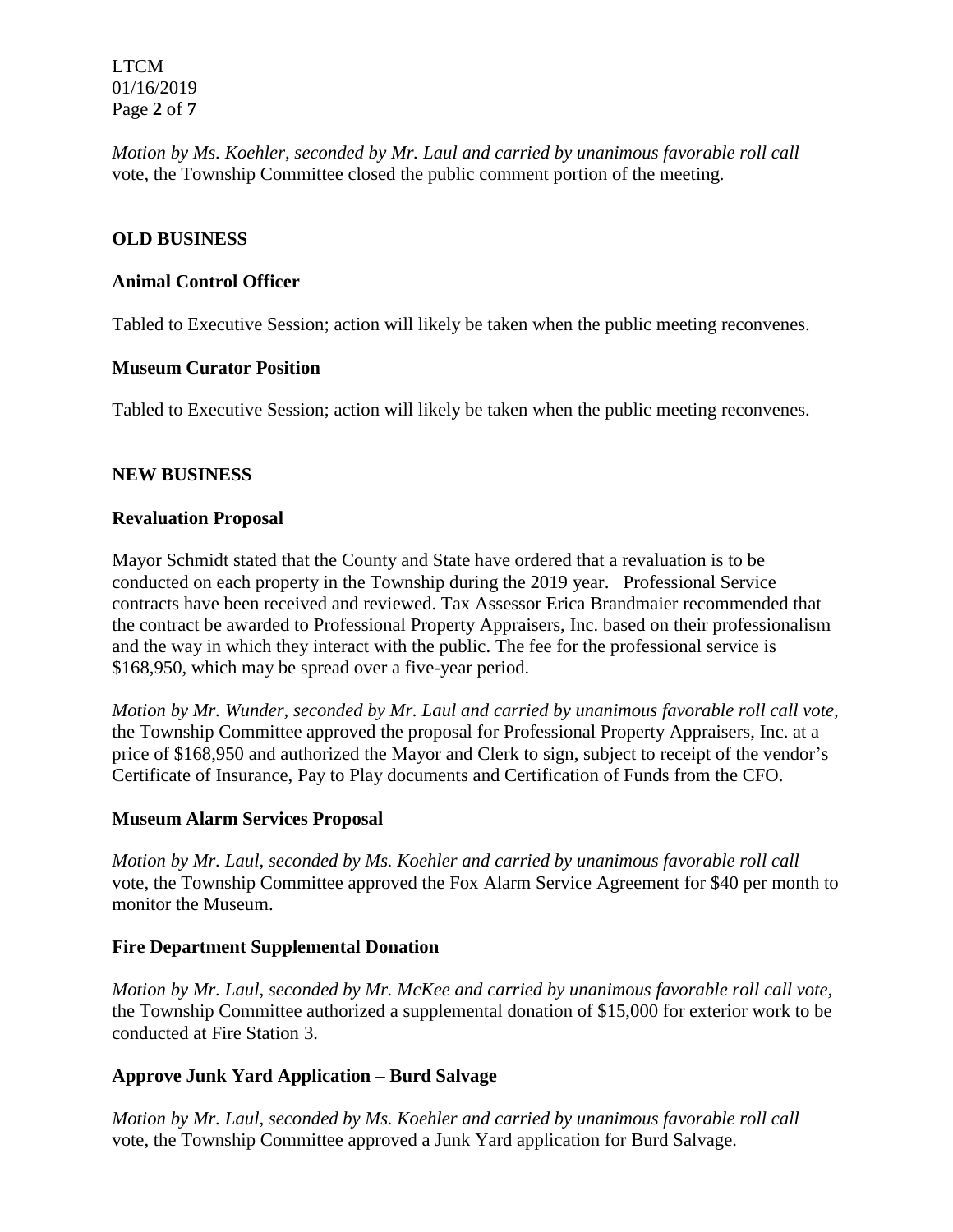LTCM 01/16/2019 Page **3** of **7**

# **Approve Junk Yard Application – Milkowski and Sons, LLC**

*Motion by Mr. Wunder, seconded by Ms. Koehler and carried by unanimous favorable roll call*  vote, the Township Committee approved a Junk Yard application for Milkowski and Sons, LLC.

### **Schedule Budget Meetings**

*Motion by Mr. Wunder, seconded by Mr. McKee and carried by unanimous favorable roll call*  vote, the Township Committee scheduled budget meetings to be held on Thursday March  $7<sup>th</sup>$ , Thursday, March  $14<sup>th</sup>$ , Thursday, March  $21<sup>st</sup>$  and Thursday, March  $28<sup>th</sup>$ , each beginning at 6:00 p.m.

### **Township Appreciation Event**

*Motion by Ms. Koehler, seconded by Mr. Laul and carried by unanimous favorable roll call*  vote, the Township Committee endorsed Mayor Schmidt's nomination of Mr. Laul and Mr. Wunder as the Township Appreciation Event Subcommittee.

## **Musconetcong Watershed Association – Membership NJDEP Stormwater Regulation Public Education Requirement Points**

*Motion by Mr. Laul seconded by Ms. Koehler and carried by unanimous favorable roll call vote,* the Township Committee approved the Musconetcong Watershed Association Membership at \$250.00.

# **Recycling Coordinator Memo - 2019 Paper Shredding Event**

*Motion by Mr. Laul, seconded by Ms. Koehler and carried by unanimous favorable roll call*  vote, the Township Committee approved the 2019 Paper Shredding Event to be held on September 28, 2019, from 9:00 a.m. to 12 noon, at the Municipal Office, at a cost of \$585.00.

# **Recycling Coordinator Memo – 2019 Spring Clean Up Day**

*Motion by Mr. Laul, seconded by Ms. Koehler and carried by unanimous favorable roll call*  vote, the Township Committee approved the Recycling Coordinator's request to move forward with the 2019 Spring Clean Up Day. The date will be decided by the Recycling Coordinator and the DPW Manager. The event will be held at the Dept. of Public Works building, 8:00 a.m. - 1:00 p.m., with the cost being paid out of Clean Communities.

### **Emergency Services**

Mayor Schmidt stated that the Fire Department will be doing some transitioning and proposed that a subcommittee be established in order to work with the Fire Department during the process and prior to them coming to the Committee for any approvals.

*Motion by Mayor Schmidt, seconded by Ms. Koehler and carried by unanimous favorable roll*  call vote, the Township Committee appointed Mr. McKee and Mayor Schmidt as the Emergency Services Subcommittee.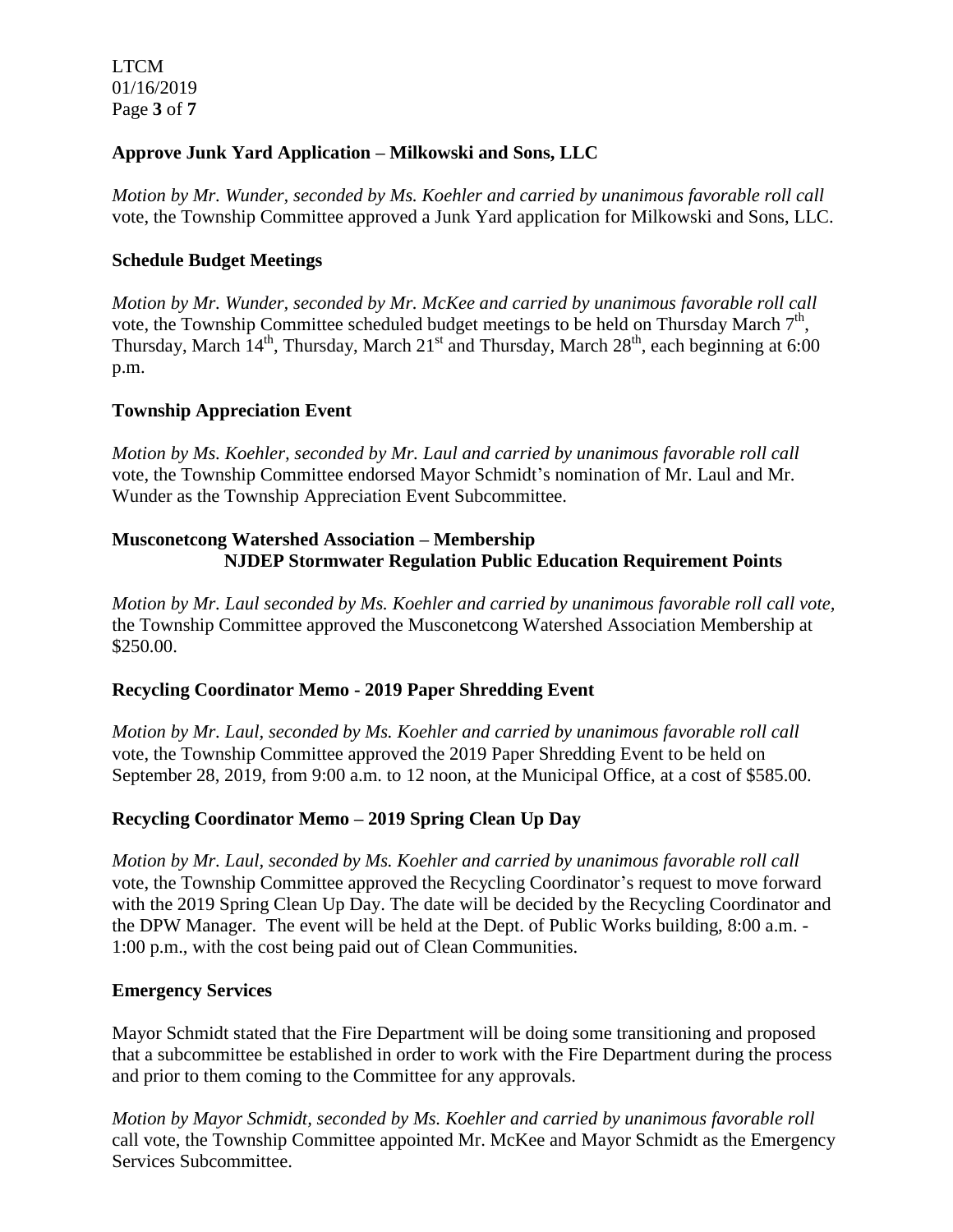LTCM 01/16/2019 Page **4** of **7**

# **PRESENTATION OF VOUCHERS**

Committee Members provided a description of vouchers exceeding \$1000.00.

*Motion by Ms. Koehler, seconded by Mr. Laul and carried by unanimous favorable roll call*  vote, the Township Committee approved the January 16, 2019 bill list in the amount of \$277,950.96.

### **CORRESPONDENCE**

- a. Tax Collector's Report for the Month of December 2018
- b. Tax Collector's 2018 Annual Report
- c. Recycling Coordinator's 2016 Recycling Tonnage Grant Report
- d. Recreation Committee's November 12, 2018 Meeting Minutes
- e. Upcoming Recreation Committee Events

### **PUBLIC COMMENTS**

*Motion by Ms. Koehler, seconded by Mr. Laul and carried by unanimous favorable roll call vote,* the Township Committee opened the Public Comment portion of the meeting at 7:27 p.m.

Mr. Milkowski asked if background checks will be done for the Revaluation Appraisers.

Mr. Guy Wilson asked if the Appraisers will have ID.

Mr. Charlie Fortenbacker requested that it be on record that he was enquiring on the reinstallation of the street light that was on the corner of St. Nicholas Village and Sliker Road and for signs to be installed indicating the curve is ahead.

Mr. Guy Wilson asked if the Township is doing anything about the Emerald Ash Borer problem.

Mr. Ron Milkowski asked if the new phone system has been installed.

*Motion by Ms. Koehler, seconded by Mr. Laul and carried by unanimous favorable roll call vote,* the Township Committee closed the public comment portion of the meeting at 7:36 p.m.

### **EXECUTIVE SESSION - Resolution No. 25-2019**

Action is anticipated when the public meeting reconvenes.

*Motion by Ms. Koehler, seconded by Mr. Laul and carried by unanimous favorable roll call vote,* the Township Committee approved Resolution No. 25-2019 and convened in executive session at 7:37 p.m. Action may be taken.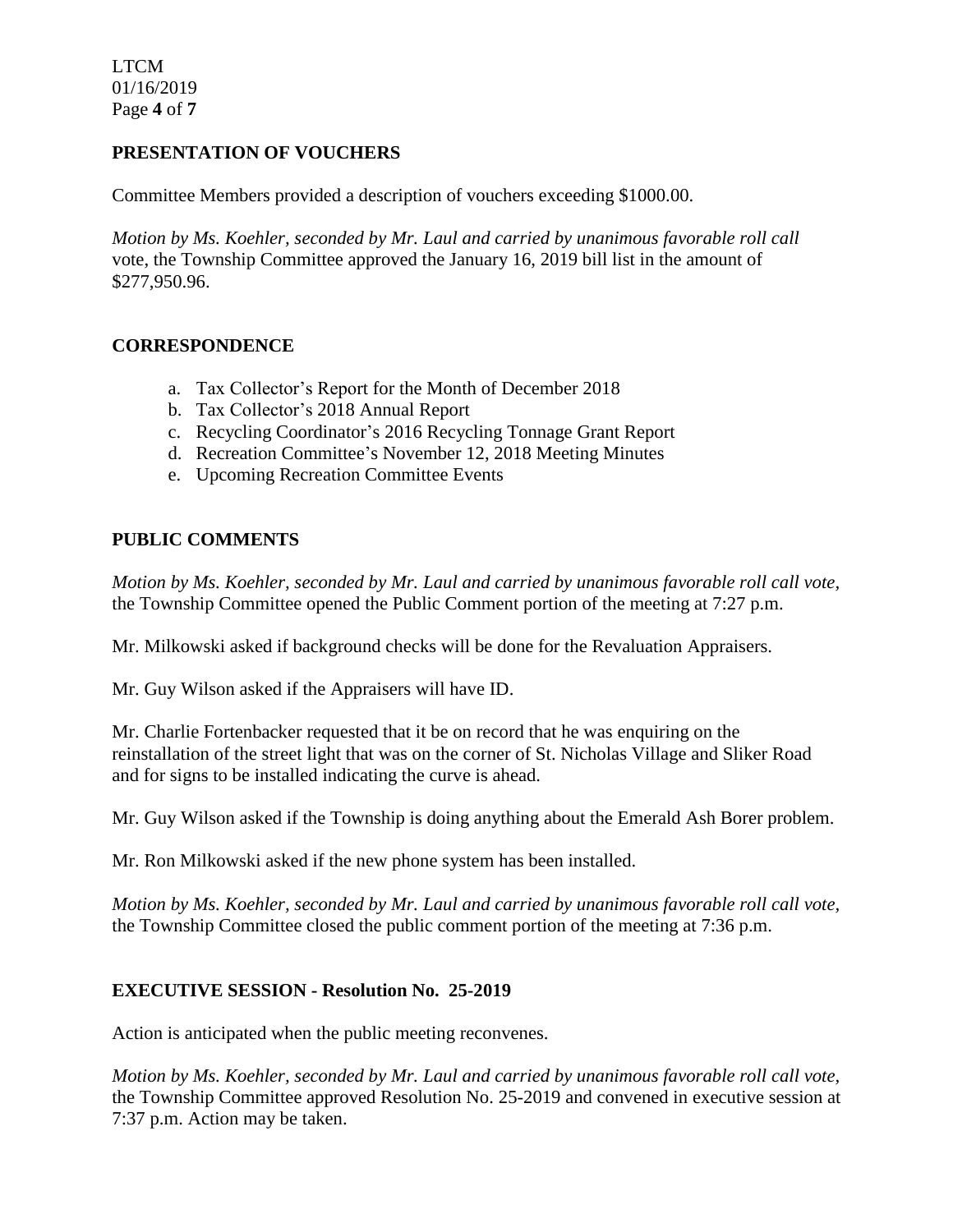### TOWNSHIP OF LEBANON COUNTY OF HUNTERDON STATE OF NEW JERSEY RESOLUTION NO. 25-2019 RESOLUTION AUTHORIZING EXECUTIVE SESSION

WHEREAS, the Open Public Meetings Act; *N.J.S.A.* 10:4-6 *et seq*., declares it to be the public policy of the State to insure the right of citizens to have adequate advance notice of and the right to attend meetings of public bodies at which business affecting the public is discussed or acted upon; and

WHEREAS, the Open Public Meetings Act also recognizes exceptions to the right of the public to attend portions of such meetings; and

 WHEREAS, the Mayor and Committee find it necessary to conduct an executive session closed to the public as permitted by the *N.J.S.A*. 40:4-12; and

 WHEREAS, the Mayor and Committee will reconvene in public session at the conclusion of the executive session;

 NOW, THEREFORE, BE IT RESOLVED by the Mayor and Committee of the Township of Lebanon, County of Hunterdon, State of New Jersey that they will conduct an executive session to discuss

the following topic(s) as permitted by *N.J.S.A*. 40:4-12:

\_\_\_\_\_\_A matter which Federal Law, State Statute or Rule of Court requires be kept confidential or excluded from discussion in public (Provision relied upon:

\_\_\_\_\_\_\_\_\_\_\_\_\_\_\_\_\_\_\_\_\_\_\_\_\_\_\_\_\_\_\_\_\_\_\_\_\_\_\_\_\_\_\_\_\_\_\_\_\_\_\_\_\_); A matter where the release of information would impair a right to receive funds from the federal government;

\_\_\_\_\_\_A matter whose disclosure would constitute an unwarranted invasion of individual privacy;

 $X$  A collective bargaining agreement, or the terms and conditions thereof (Specify contract:); **CWA and PBA Contracts**

 A matter involving the purpose, lease or acquisition of real property with public funds, the setting of bank rates or investment of public funds where it could adversely affect the public interest if discussion of such matters were disclosed; Real Estate Acquisitions –

\_\_\_\_\_\_Tactics and techniques utilized in protecting the safety and property of the public provided that their disclosure could impair such protection;

\_\_\_\_\_\_Investigations of violations or possible violations of the law;

 Pending or anticipated litigation or contract negotiation in which the public body is or may become a party; (The general nature of the litigation or contract negotiations is)

 X Professional Service Contracts – **Animal Control Officer**. The public disclosure of such information at this time would have a potentially negative impact on the municipality's position in the litigation or negotiation; therefore this information will be withheld until such time as the matter is concluded or the potential for negative impact no longer exists.

 Matters falling within the attorney-client privilege, to the extent that confidentiality is required in order for the attorney to exercise his or her ethical duties as a lawyer; (The general nature of the matter is: OR the public disclosure of such the public disclosure of such the public disclosure of such the public disclosure of such the public disclosure of such the public disclosure of such the public dis information at this time would have a potentially negative impact on the municipality's position with respect to the matter being discussed; therefore, this information will be withheld until such time as the matter is concluded or the potential for negative impact no longer exists.*)*;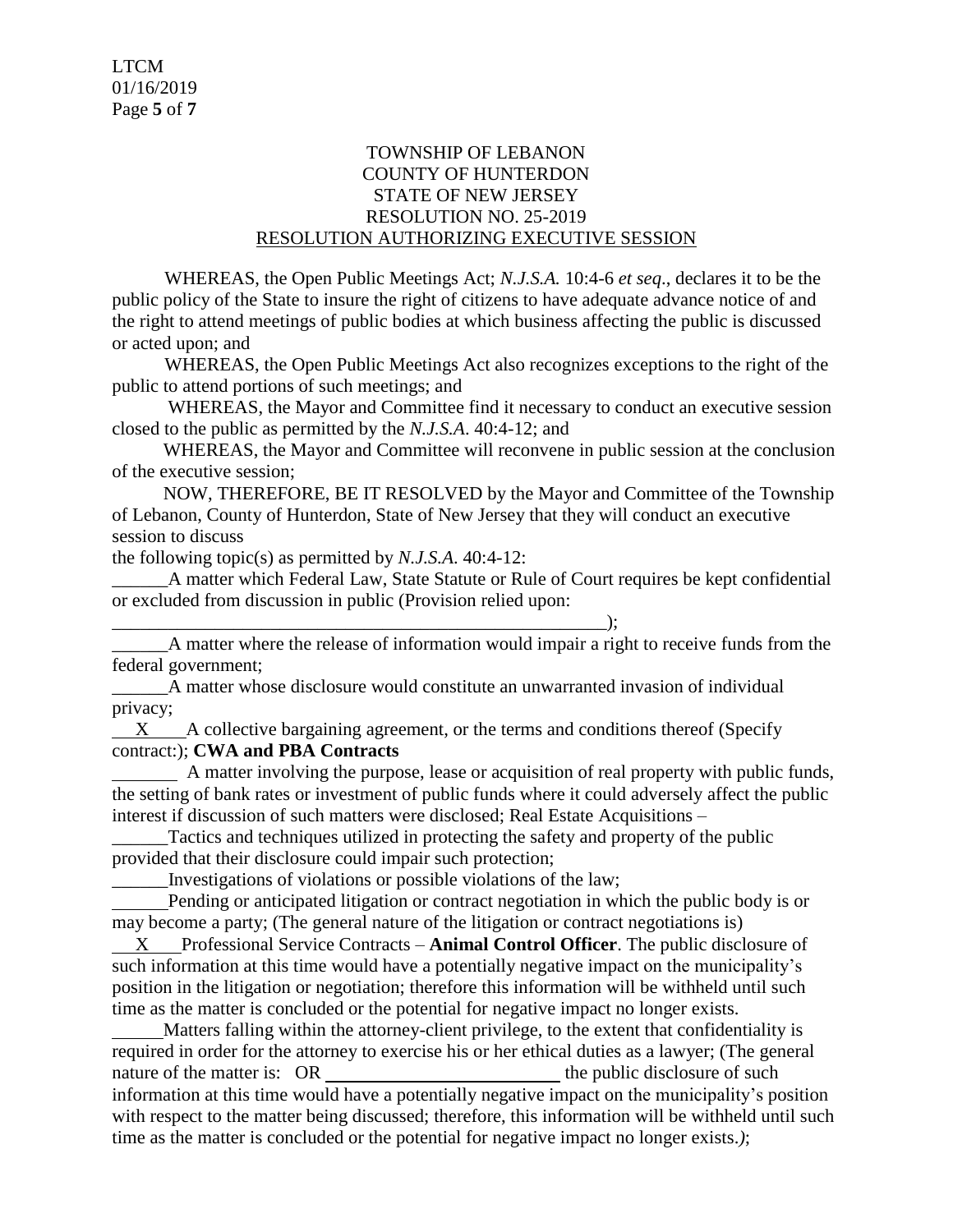### LTCM 01/16/2019 Page **6** of **7**

 Matters involving the employment, appointment, termination of employment, terms and conditions of employment, evaluation of the performance, promotion or disciplining of any specific prospective or current public officer or employee of the public body, where all individual employees or appointees whose rights could be adversely affected have not requested in writing that the matter(s) be discussed at a public meeting; (The employee(s) and/or general nature of discussion is: the public disclosure of such information at this time would violate the employee(s) privacy rights; therefore this information will be withheld until such time as the matter is concluded or the threat to privacy rights no longer exists. **Museum Personnel Interview and Discussion**

\_\_\_\_\_\_Deliberation occurring after a public hearing that may result in the imposition of a specific civil penalty or loss of a license or permit;

BE IT FURTHER RESOLVED that the Mayor and Committee hereby declare that their discussion of the subject(s) identified above may be made public at a time when the Township Attorney advises them that the disclosure of the discussion will not detrimentally affect any right, interest or duty of the Township or any other entity with respect to said discussion. BE IT FURTHER RESOLVED that the Mayor and Committee, for the reasons set forth above, hereby declare that the public is excluded from the portion of the meeting during which the above discussion shall take place.

Public Meeting reconvened at 9:22 p.m.

### **Animal Control Contract**

*Motion by Mr. McKee, seconded by Mr. Laul and carried by unanimous favorable roll call vote,* the Township Committee approved entering into the Animal Control Contract presented by ACO Laura Roerig and issued consent for the Township Attorney to add necessary terms to the contract, nonfinancial terms, not increasing or effecting the price, not altering the duties or obligations as set forth by the Committee but shall note that all duties preformed in accordance with the contract shall comply with N.J.S.A 4:19-15.16 et. seq, particularly but not limited to, the ability to capture and transport an animal and that that person, who is doing so, will be a Certified Animal Control Officer meeting all of the requirements as set forth in the previously mentioned statute and that the transportation and housing of the animals, pursuant to this contract, be done in accordance with the regulations promulgated in accordance with N.J.S.A. 4:19-15 set forth in the New Jersey Administrative Code, Chapter 8:23a-1.1 et. seq. The term of the contract will commence on 2/1/2019 through 1/31/2019.

### **Museum Employee Appointments**

*Motion by Mr. Laul, seconded by Mr. Wunder and carried by unanimous favorable roll call vote,* the Township Committee approved the hiring of Gina Sampaio, as the Museum Curator, to work 18 hours per week, at \$19.25 per hour.

*Motion by Mr. Wunder, seconded by Ms. Koehler and carried by unanimous favorable roll call*  vote, the Township Committee approved the hiring of Bill Honachefsky as a Temporary Employee in the position of Associate Curator, for approximately 9 hours per week, at \$19.00 per hour.